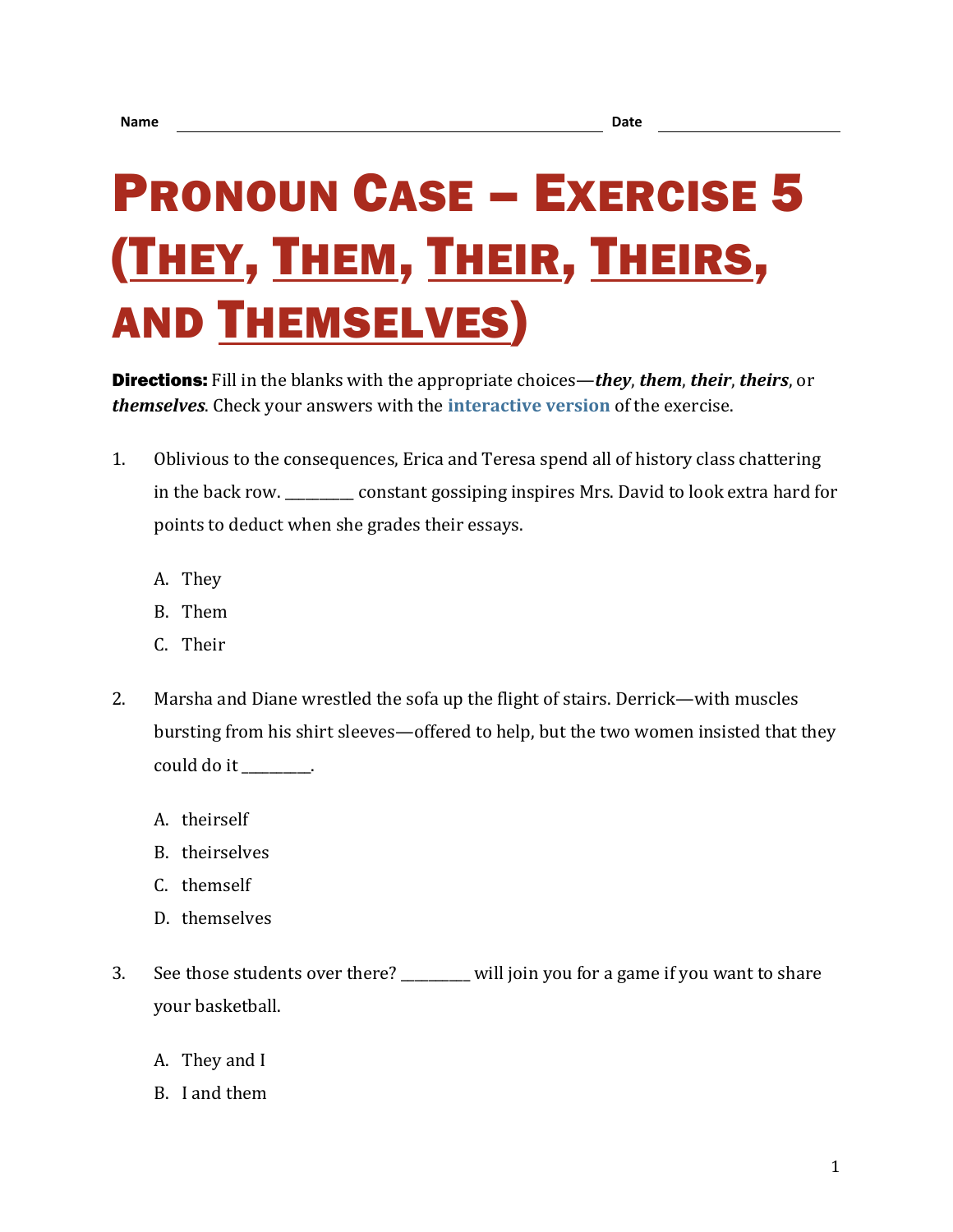- 4. Yikes, those Nuclear Toaster fans are really rowdy! Too bad for you, seating is assigned, so you are between \_\_\_\_\_\_\_\_\_\_.
	- A. Emilio and they
	- B. they and Emilio
	- C. Emilio and them
- 5. The squirrels crouched against the branches, stone still, as a hawk circled overhead. \_\_\_\_\_\_\_\_\_\_ and the other tree dwellers relaxed when the raptor finally abandoned the hunt and flew away.
	- A. They
	- B. Them
- 6. Joshua shushed the two students sitting behind him. \_\_\_\_\_\_\_\_\_\_ knuckle cracking and gum smacking were making him crazy as he tried to concentrate on the dissection demonstration.
	- A. They
	- B. Them
	- C. Their
- 7. Are you hungry? Those students are selling escargot—snails roasted in butter and garlic. \_\_\_\_\_\_\_\_\_\_ and Mrs. Montaigne, the French teacher, are trying to raise money for a trip to Paris.
	- A. They
	- B. Them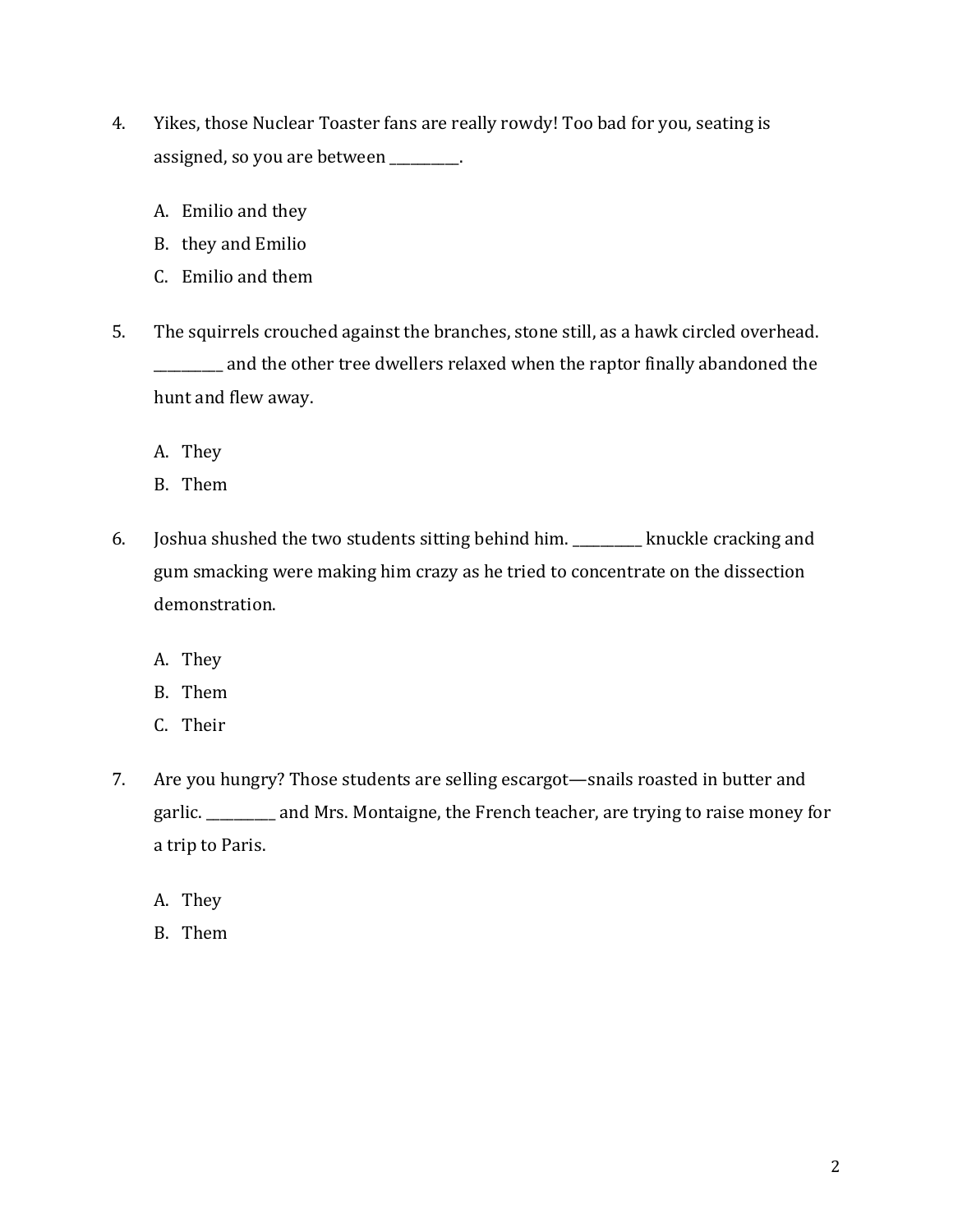- 8. Jacob and Ryan argued about the calculus problem. Marie offered the answer, but they wanted to solve the equation \_\_\_\_\_\_\_\_.
	- A. theirself
	- B. theirselves
	- C. themself
	- D. themselves
- 9. Stop yelling at the cat and look at the dogs! It is \_\_\_\_\_\_\_\_ who are guilty of tipping over the trash.
	- A. they
	- B. them
- 10. The students milled around the parking lot. \_\_\_\_\_\_\_\_\_\_ waited for the fire marshal to declare the alarm a prank and allow everyone back into the classrooms.
	- A. Their professors and they
	- B. Their professors and them
	- C. Them and their professors
- 11. All of the cans in Sara's cupboards have their labels facing forward, like soldiers at attention. Sara has further organized \_\_\_\_\_\_\_\_\_\_ in alphabetical order.
	- A. they and the cereal boxes
	- B. the cereal boxes and they
	- C. them and the cereal boxes
- 12. Monica asked if the test was open book. Leo wanted to know if he could use his notes. Albert pleaded for extra credit opportunities. Professor Edmundson continued the review session, ignoring \_\_\_\_\_\_\_\_\_\_ and their silly questions.
	- A. they
	- B. them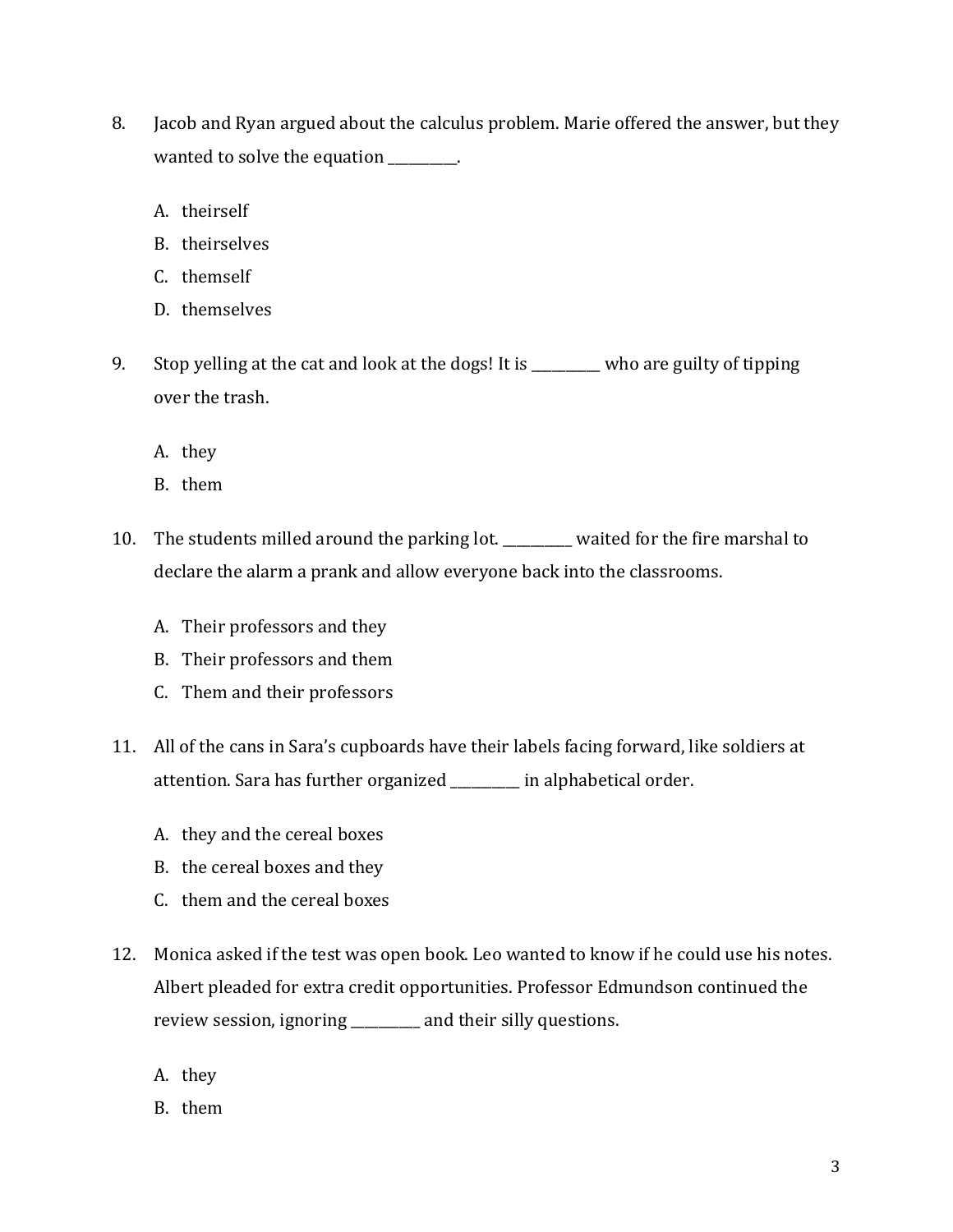- 13. The hungry angel fish pecked at the aquarium glass. Felicia was oblivious to \_\_\_\_\_\_\_\_\_\_ and their needs, intent as she was on finishing *her* last-minute, 20-page paper for Greek & Roman Humanities.
	- A. they
	- B. them
- 14. Look at those students laughing and pointing this way. Perhaps it was \_\_\_\_\_\_\_\_\_\_ who slipped the whoopee cushion under your seat.
	- A. they
	- B. them
- 15. While Tanya and I spent all night studying for the chemistry exam, our roommates ate pizza and watched movies. When we both received *A*s, we felt superior to \_\_\_\_\_\_\_\_\_\_.
	- A. they and their *D*s
	- B. them and their *D*s
	- C. their *D*s and themselves
- 16. Because Rebecca over fertilized the garden, the tomato plants sagged with fruit. \_\_\_\_\_\_\_\_\_\_ will make a summer full of salads for a family that prefers fast-food burgers and pizza.
	- A. They and the giant heads of lettuce
	- B. Them and the giant heads of lettuce
	- C. The giant heads of lettuce and them